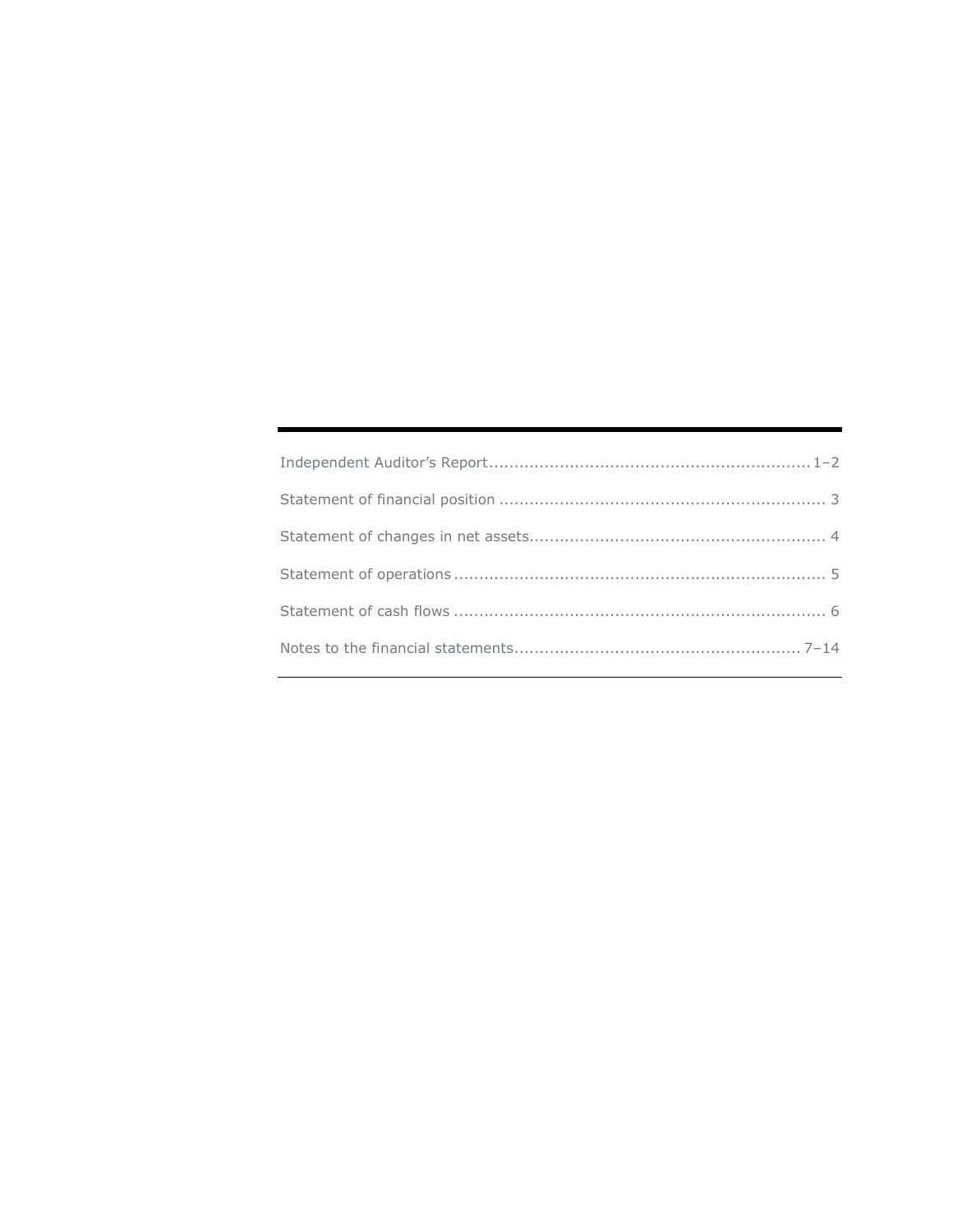# Deloitte.

Deloitte LLP La Tour Deloitte 1190 Avenue des Canadiens-de-Montréal Suite 500 Montréal QC H3B 0M7 Canada

Tel: 514-393-7115 Fax: 514-390-4116 www.deloitte.ca

# Independent Auditor's Report

To the Board of Directors of Agence Ometz

# Opinion

We have audited the financial statements of Agence Ometz (the "Organization"), which comprise the statement of financial position as at March 31, 2022, and the statements of changes in net assets, operations and cash flows for the year then ended, and notes to the financial statements, including a summary of significant accounting policies (collectively referred to as the "financial statements").

In our opinion, the accompanying financial statements present fairly, in all material respects, the financial position of the Organization as at March 31, 2022, and the results of its operations and its cash flows for the year then ended in accordance with Canadian accounting standards for not-forprofit organizations (ASNPO).

# Basis for Opinion

We conducted our audit in accordance with Canadian generally accepted auditing standards ("Canadian GAAS"). Our responsibilities under those standards are further described in the Auditor's Responsibilities for the Audit of the Financial Statements section of our report. We are independent of the Organization in accordance with the ethical requirements that are relevant to our audit of the financial statements in Canada, and we have fulfilled our other ethical responsibilities in accordance with these requirements. We believe that the audit evidence we have obtained is sufficient and appropriate to provide a basis for our opinion.

# Responsibilities of Management and Those Charged with Governance for the Financial Statements

Management is responsible for the preparation and fair presentation of the financial statements in accordance with ASNPO, and for such internal control as management determines is necessary to enable the preparation of financial statements that are free from material misstatement, whether due to fraud or error.

In preparing the financial statements, management is responsible for assessing the Organization's ability to continue as a going concern, disclosing, as applicable, matters related to going concern and using the going concern basis of accounting unless management either intends to liquidate the Organization or to cease operations, or has no realistic alternative but to do so.

Those charged with governance are responsible for overseeing the Organization's financial reporting process.

#### Auditor's Responsibilities for the Audit of the Financial Statements

Our objectives are to obtain reasonable assurance about whether the financial statements as a whole are free from material misstatement, whether due to fraud or error, and to issue an auditor's report that includes our opinion. Reasonable assurance is a high level of assurance, but is not a guarantee that an audit conducted in accordance with Canadian GAAS will always detect a material misstatement when it exists. Misstatements can arise from fraud or error and are considered material if, individually or in the aggregate, they could reasonably be expected to influence the economic decisions of users taken on the basis of these financial statements.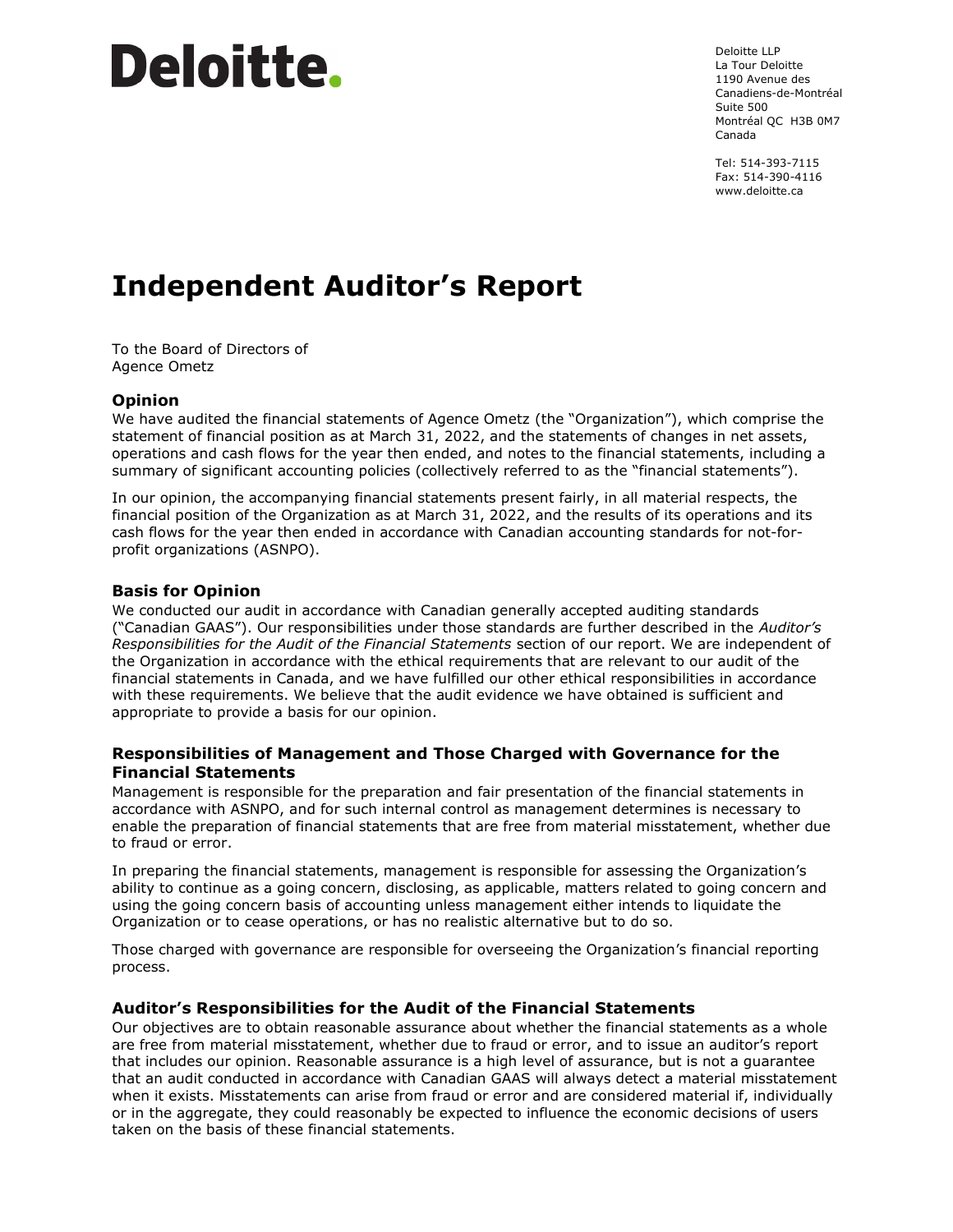As part of an audit in accordance with Canadian GAAS, we exercise professional judgment and maintain professional skepticism throughout the audit. We also:

- Identify and assess the risks of material misstatement of the financial statements, whether due to fraud or error, design and perform audit procedures responsive to those risks, and obtain audit evidence that is sufficient and appropriate to provide a basis for our opinion. The risk of not detecting a material misstatement resulting from fraud is higher than for one resulting from error, as fraud may involve collusion, forgery, intentional omissions, misrepresentations, or the override of internal control.
- Obtain an understanding of internal control relevant to the audit in order to design audit procedures that are appropriate in the circumstances, but not for the purpose of expressing an opinion on the effectiveness of the Organization's internal control.
- Evaluate the appropriateness of accounting policies used and the reasonableness of accounting estimates and related disclosures made by management.
- Conclude on the appropriateness of management's use of the going concern basis of accounting and, based on the audit evidence obtained, whether a material uncertainty exists related to events or conditions that may cast significant doubt on the Organization's ability to continue as a going concern. If we conclude that a material uncertainty exists, we are required to draw attention in our auditor's report to the related disclosures in the financial statements or, if such disclosures are inadequate, to modify our opinion. Our conclusions are based on the audit evidence obtained up to the date of our auditor's report. However, future events or conditions may cause the Organization to cease to continue as a going concern.
- Evaluate the overall presentation, structure and content of the financial statements, including the disclosures, and whether the financial statements represent the underlying transactions and events in a manner that achieves fair presentation.

We communicate with those charged with governance regarding, among other matters, the planned scope and timing of the audit and significant audit findings, including any significant deficiencies in internal control that we identify during our audit.

Deloitte LLP

June 15, 2022

\_\_\_\_\_\_\_\_\_\_\_\_\_\_\_\_\_\_\_\_\_\_\_\_\_\_\_\_\_\_ 1 CPA auditor, public accountancy permit No. A133206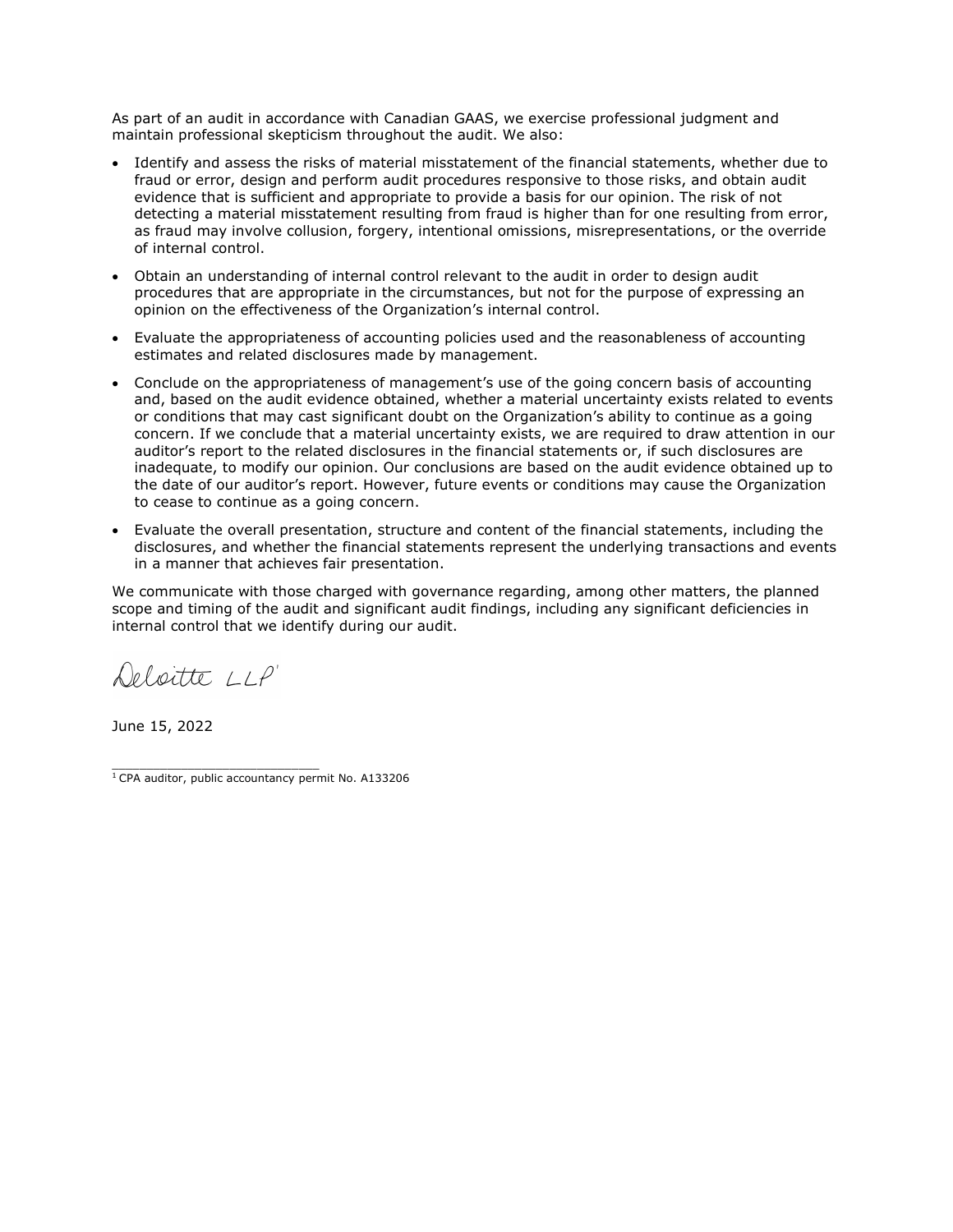# **Agence Ometz**

**Statement of financial position** As at March 31, 2022

|                                                      | Notes          | 2022      | 2021      |
|------------------------------------------------------|----------------|-----------|-----------|
|                                                      |                | \$        | \$        |
|                                                      |                |           |           |
| <b>Assets</b>                                        |                |           |           |
| Current assets                                       |                |           |           |
| Cash                                                 |                | 817,314   | 1,870,434 |
| Short-term investments                               | 3              | 2,140,000 | 1,000,000 |
| Cash in trust - clients' fund                        | 5              | 351,591   | 399,367   |
| Accounts receivable                                  |                | 174,711   | 484,532   |
|                                                      |                | 3,483,616 | 3,754,333 |
| Capital assets                                       | $\overline{4}$ | 327,730   | 522,087   |
| Intangible assets                                    | $\overline{4}$ | 82,930    | 113,378   |
|                                                      |                | 3,894,276 | 4,389,798 |
|                                                      |                |           |           |
| <b>Liabilities</b>                                   |                |           |           |
| <b>Current liabilities</b>                           |                |           |           |
| Accounts payable and accrued liabilities             |                | 288,315   | 225,728   |
| Due to clients' fund                                 | 5              | 351,591   | 399,367   |
| Due to Federation CJA                                | 13             | 6,101     | 673,771   |
| Pension liability                                    | 13             |           | 55,000    |
| Due to Community Assistance Program                  | 8              | 11,242    |           |
| Deferred revenue                                     |                | 72,622    | 113,462   |
| Deferred contributions                               | 6              | 1,323,600 | 1,466,112 |
|                                                      |                | 2,053,471 | 2,933,440 |
|                                                      |                |           |           |
| Pension liability                                    | 13             | 153,548   | 160,076   |
| Loan payable to B.D.H. Community Foundation          | 12             | 140,000   |           |
| Deferred contributions related to capital assets and |                |           |           |
| intangible assets                                    | 7              | 14,425    | 19,668    |
|                                                      |                | 2,361,444 | 3,113,184 |
|                                                      |                |           |           |
| <b>Net assets</b>                                    |                |           |           |
| Invested in capital assets and intangible assets     |                | 396,235   | 615,797   |
| Unrestricted                                         |                | 1,136,597 | 660,817   |
|                                                      |                | 1,532,832 | 1,276,614 |
|                                                      |                | 3,894,276 | 4,389,798 |

Approved by the Board<br>
- DocuSigned by: Joel Shalit , Director DocuSigned by: -<br>1E0576E6B729445... r p Director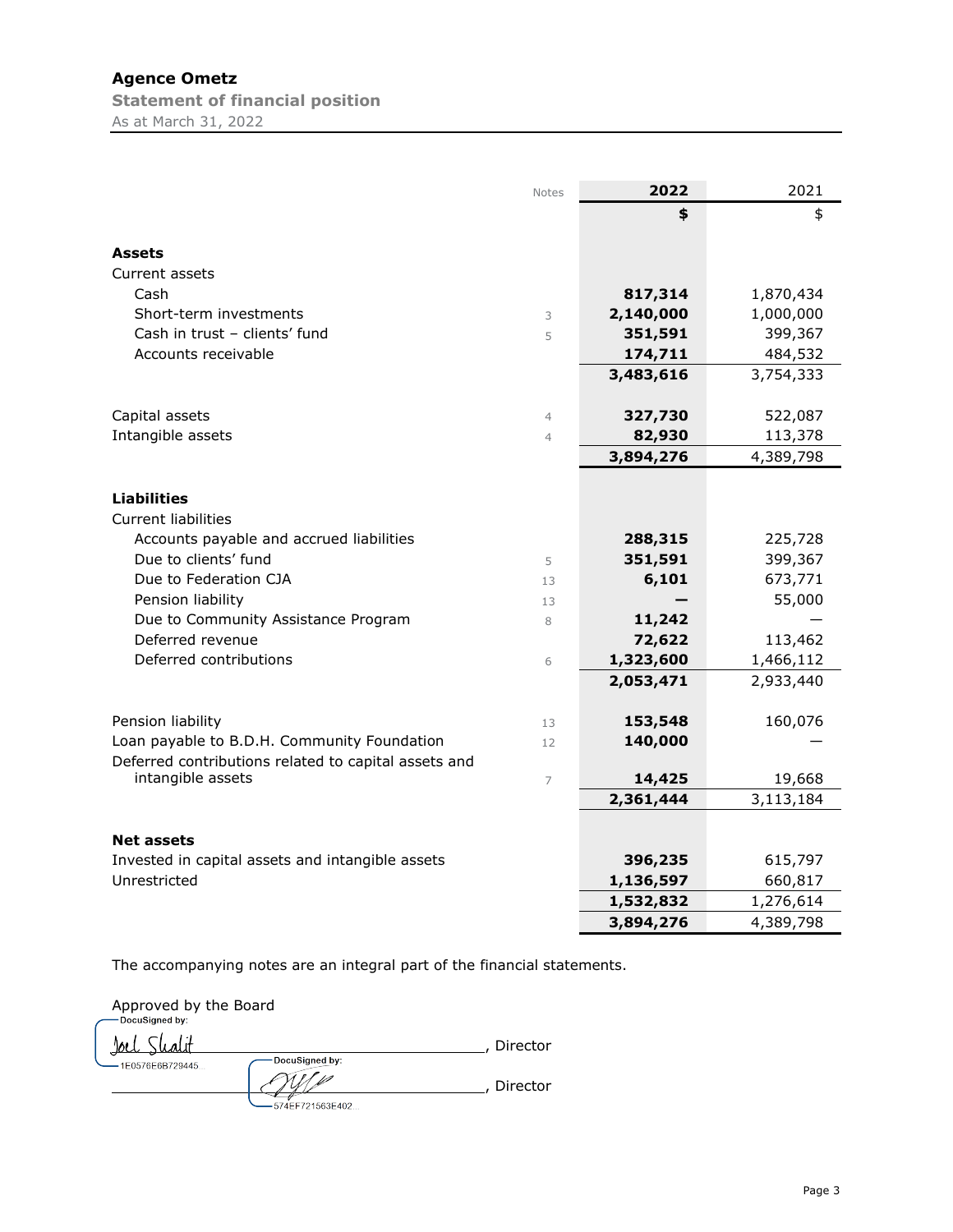# Agence Ometz

Statement of changes in net assets Year ended March 31, 2022

|                                                      |                               |                     | 2022         | 2021      |
|------------------------------------------------------|-------------------------------|---------------------|--------------|-----------|
|                                                      | <b>Invested</b><br>in capital |                     |              |           |
|                                                      | assets and<br>intangible      |                     |              |           |
|                                                      | assets                        | <b>Unrestricted</b> | <b>Total</b> | Total     |
|                                                      | \$                            | \$                  | \$           | \$        |
| Balance, beginning of year<br>Excess (deficiency) of | 615,797                       | 660,817             | 1,276,614    | 977,813   |
| revenue over expenses                                | (284, 559)                    | 540,777             | 256,218      | 298,801   |
| Net investment in capital<br>assets and intangible   |                               |                     |              |           |
| assets                                               | 64,997                        | (64, 997)           |              |           |
| Balance, end of year                                 | 396,235                       | 1,136,597           | 1,532,832    | 1,276,614 |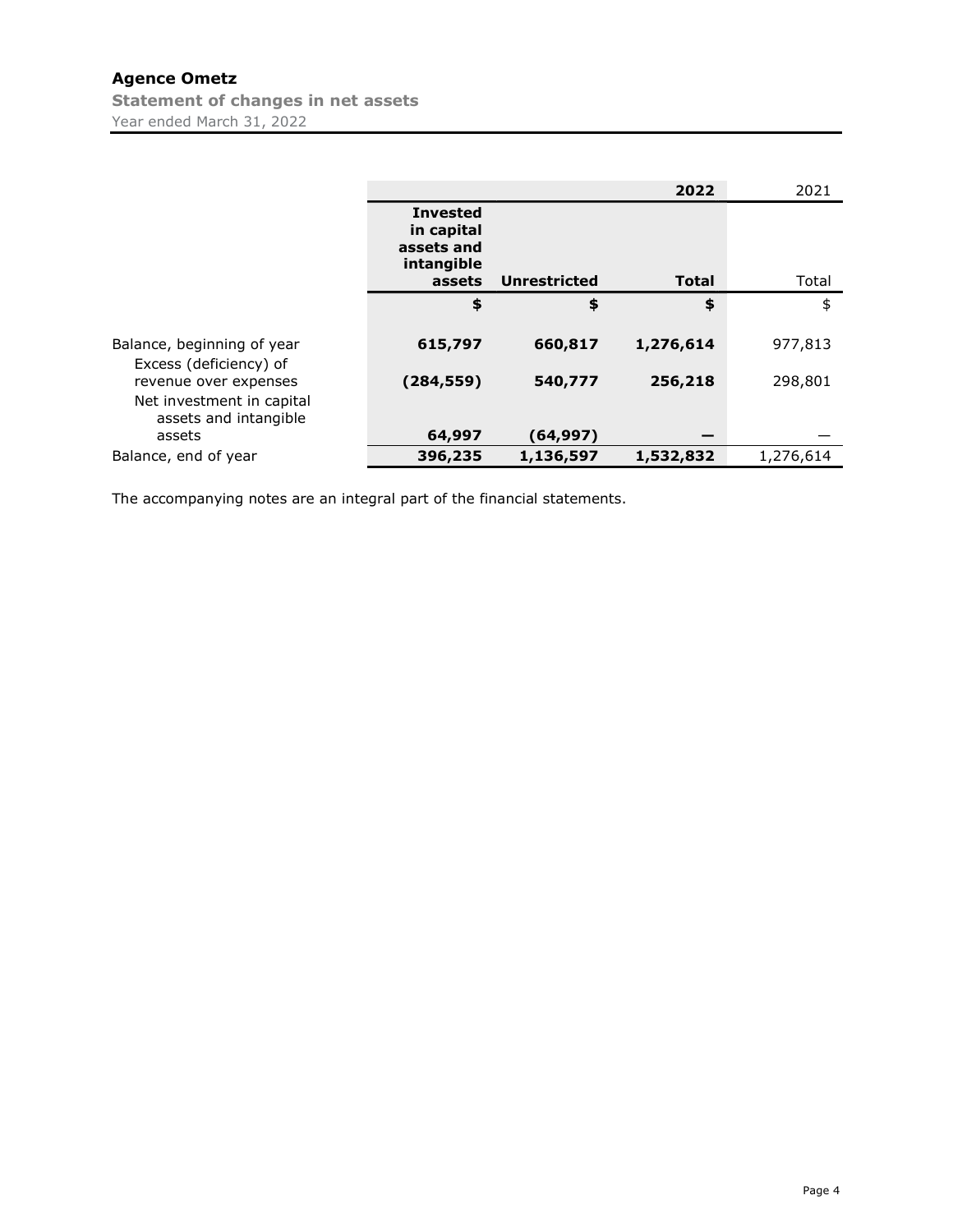# Agence Ometz Statement of operations Year ended March 31, 2022

|                                                   | <b>Notes</b> | 2022      | 2021      |
|---------------------------------------------------|--------------|-----------|-----------|
|                                                   |              | \$        | \$        |
|                                                   |              |           |           |
| <b>Revenue</b>                                    |              |           |           |
| <b>Federation CJA</b>                             | 8            | 1,898,149 | 1,038,943 |
| Fee for service                                   |              | 625,953   | 606,984   |
| Government grants                                 | 9            | 2,013,951 | 3,016,697 |
| Operation Montréal                                |              | 281,000   | 281,000   |
| Centraide                                         |              | 250,000   | 250,000   |
| Donations                                         |              | 1,058,006 | 646,843   |
| B.D.H. Community Foundation                       | 12           | 650,000   | 650,000   |
| Interest income                                   |              | 12,627    | 4,762     |
|                                                   |              | 6,789,686 | 6,495,229 |
|                                                   |              |           |           |
| <b>Expenses</b>                                   |              |           |           |
| Operating expenses                                |              |           |           |
| Program salaries and benefits                     | 13           | 3,941,772 | 3,753,817 |
| Program contract professionals                    |              | 201,283   | 204,955   |
| Activity costs                                    |              | 402,414   | 318,795   |
| Professional development and memberships          |              | 19,876    | 20,228    |
| Marketing                                         |              | 236,423   | 140,517   |
| Information technology                            |              | 325,471   | 272,330   |
| Amortization of capital assets                    |              | 235,813   | 230,298   |
| Amortization of intangible assets                 |              | 53,989    | 57,238    |
|                                                   |              | 5,417,041 | 4,998,178 |
|                                                   |              |           |           |
| Administration                                    |              |           |           |
| Salaries and benefits                             | 13           | 710,670   | 523,951   |
| Office and general                                |              | 83,980    | 63,668    |
| Insurance<br>Professional fees                    |              | 54,649    | 42,364    |
|                                                   |              | 40,335    | 80,119    |
| Bank charges                                      |              | 3,509     | 3,448     |
|                                                   |              | 893,143   | 713,550   |
|                                                   |              |           |           |
| Funding and development                           |              | 223,284   | 168,764   |
| Total expenses                                    |              | 6,533,468 | 5,880,492 |
|                                                   |              |           |           |
| Excess of revenue over expenses before undernoted |              | 256,218   | 614,737   |
| Pension expense                                   | 13           |           | 315,936   |
| <b>Excess of revenue over expenses</b>            |              | 256,218   | 298,801   |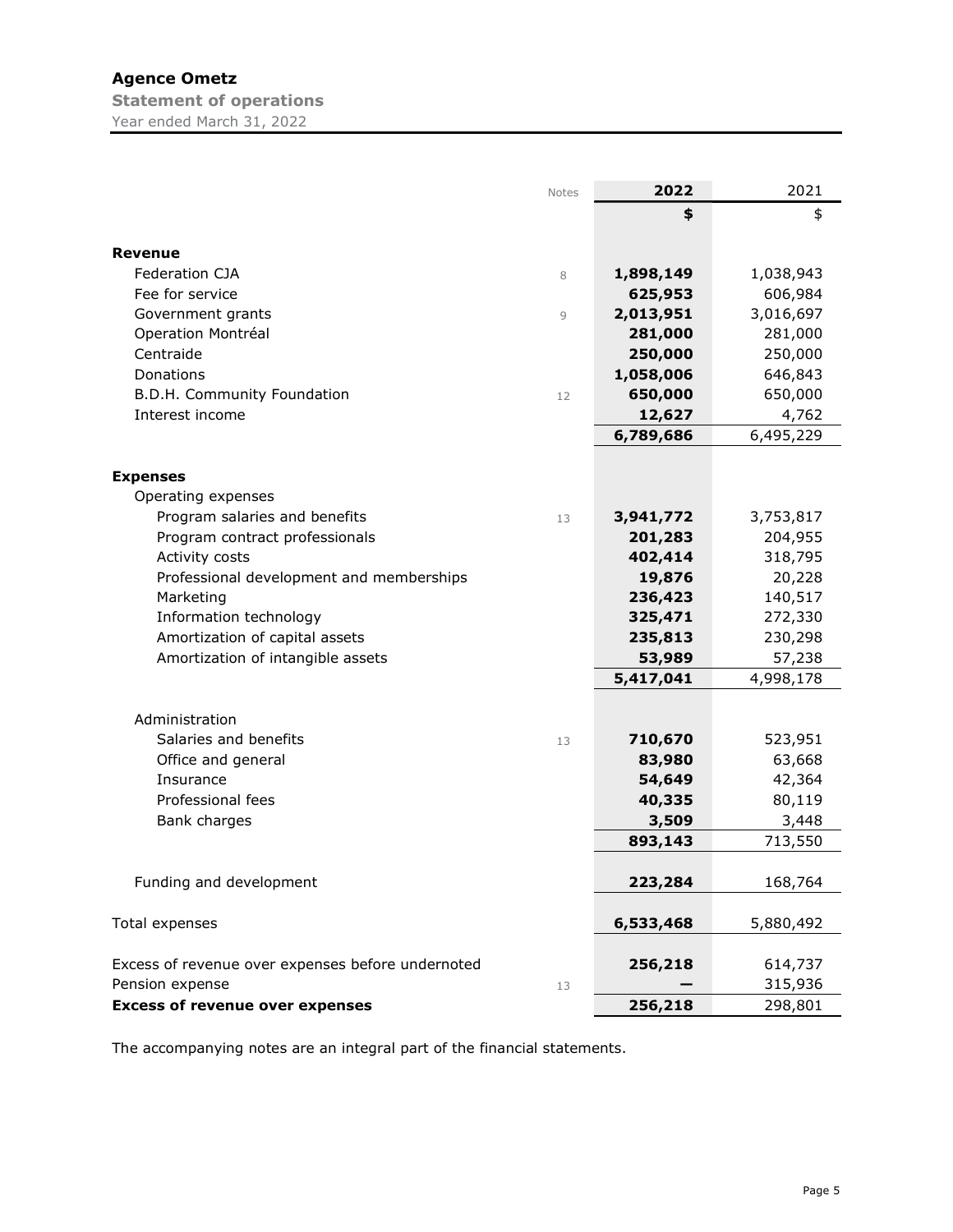| <b>Notes</b>                                       | 2022        | 2021      |
|----------------------------------------------------|-------------|-----------|
|                                                    | \$          | \$        |
|                                                    |             |           |
| <b>Operating activities</b>                        |             |           |
| Excess of revenue over expenses                    | 256,218     | 298,801   |
| Adjustments for:                                   |             |           |
| Amortization of capital assets                     | 235,813     | 230,298   |
| Amortization of intangible assets                  | 53,989      | 57,238    |
| Amortization of deferred contributions related     |             |           |
| to capital assets and intangible assets            | (5, 243)    |           |
|                                                    | 540,777     | 586,337   |
|                                                    |             |           |
| Net change in non-cash working capital items<br>10 | (528,900)   | 554,783   |
|                                                    | 11,877      | 1,141,120 |
|                                                    |             |           |
| <b>Investing activities</b>                        |             |           |
| Acquisition of short term investments              | (1,000,000) |           |
| Acquisition of capital assets                      | (41, 456)   | (24, 554) |
| Acquisition of intangible assets                   | (23, 541)   | (46,391)  |
|                                                    | (1,064,997) | (70,945)  |
|                                                    |             |           |
| Net (decrease) increase in cash                    | (1,053,120) | 1,070,175 |
| Cash, beginning of year                            | 1,870,434   | 800,259   |
| Cash, end of year                                  | 817,314     | 1,870,434 |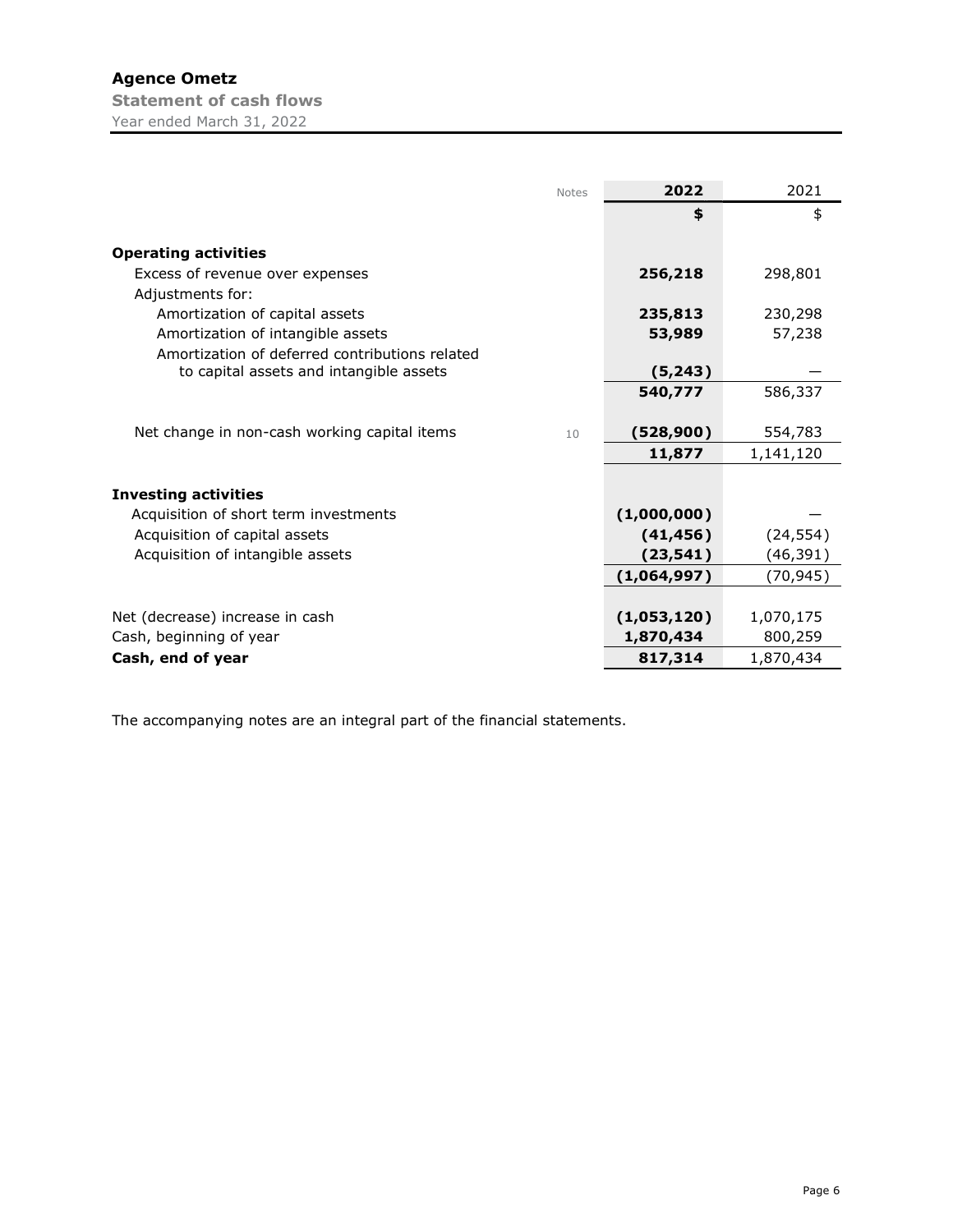# 1. Nature of business

Agence Ometz (the "Organization") is a charitable social services agency, which supports and strengthens individuals and families by offering a range of human services in the fields of employment, immigration, school and social services.

The Organization's funding includes an allocation from Federation CJA and government and other grants. The Organization is dependent upon these sources of funding to continue operations.

The Organization is a constituent agency of Federation CJA.

# 2. Accounting policies

The financial statements have been prepared in accordance with Canadian accounting standards for not-for-profit organizations ("ASNPO") and include the following significant accounting policies:

Adoption of the amendments to Section 3856, Financial Instruments, for financial instruments originated or exchanged in a related party transaction

Effective April 1, 2021, the Organization has adopted the amendments to Handbook Section 3856, Financial Instruments ("Section 3856") related to the recognition of financial instruments originated or exchanged in a related party transaction, referred to herein as the "related party financial instruments amendments". These amendments to Section 3856 establish new guidance for determining the measurement of a related party financial instrument. The related party financial instruments amendments require that such a financial instrument be initially measured at cost, which is determined based on whether the instrument has repayment terms. If the instrument has repayment terms, the cost is determined using its undiscounted cash flows, excluding interest and dividend payments, less any reduction for impairment. Otherwise, the cost is determined using the consideration transferred or received by the Organization in the transaction. Subsequent measurement is based on how the instrument was initially measured.

The adoption of these amendments had no material impact on the amounts recognized in the Organization's financial statements or disclosures.

#### Revenue recognition

The Organization follows the deferral method of accounting for contributions. Restricted contributions are recognized as revenue in the year in which the related expenses are incurred. Restricted contributions related to the acquisition of capital assets and intangible assets are recorded as deferred contributions and are amortized on the same basis as the related capital assets and intangible assets are amortized. Unrestricted contributions are recognized as revenue when received or receivable if the amount to be received can be reasonably estimated and collection is reasonably assured. Unrestricted interest income is recognized as revenue when earned.

Fees from revenue-producing activities (fees for service) are recognized as revenue when the services are rendered and collection is reasonably assured.

#### Cash in trust – clients' fund and due to clients' fund

Cash in trust – clients' fund represents cash held in trust by the Organization on behalf of certain individuals who require assistance in the payment of their expenses. The in-trust amount is offset by a matching due to clients' fund liability.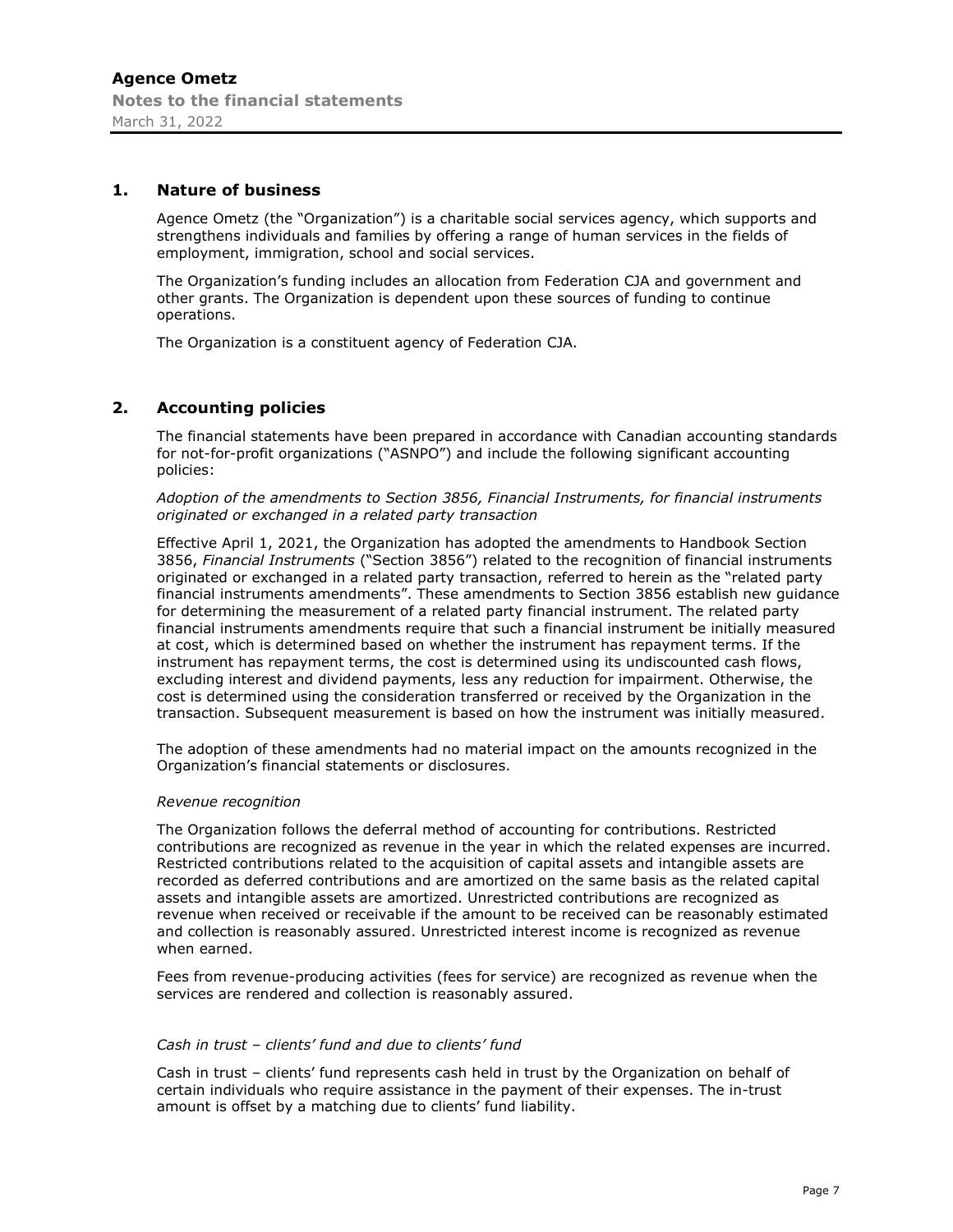# 2. Accounting policies (continued)

#### Capital assets

Capital assets and intangible assets are recorded at cost and amortized over their respective estimated useful life using the straight-line method as follows:

| Office equipment       | 5 years       |
|------------------------|---------------|
| Computers              | 4 years       |
| Leasehold improvements | Term of lease |

#### Intangible assets

Intangible assets are recorded at cost and amortized over their respective estimated useful life using the straight-line method as follows:

| Website  | 4 years |
|----------|---------|
| Database | 4 years |
| Software | 4 years |

#### Impairment of long-lived assets

Long-lived assets such as capital assets and intangible assets (other than indefinite-life intangible assets) are tested for recoverability whenever events or changes in circumstances indicate that their carrying amount may not be recoverable. An impairment loss is recognized when the carrying value of a long-lived asset exceeds the total undiscounted cash flows expected from the use and eventual disposition of the asset, and the carrying value exceeds its fair value. The amount of the impairment loss is determined as the excess of the carrying value of the asset over its fair value at the date of impairment.

#### Financial instruments

#### Initial measurement

Financial assets and financial liabilities originated or exchanged in arm's length transactions are initially recognized at fair value when the Organization becomes a party to the contractual provisions of the financial instrument. Financial assets and financial liabilities originated or exchanged in related party transactions, except for those that involve parties whose sole relationship with the Organization is in the capacity of management, are initially recognized at cost.

The cost of a financial instrument in a related party transaction depends on whether the instrument has repayment terms. The cost of financial instruments with repayment terms is determined using its undiscounted cash flows, excluding interest and dividend payments, less any impairment losses previously recognized by the transferor. The cost of financial instruments without repayment terms is determined using the consideration transferred or received by the Organization in the transaction.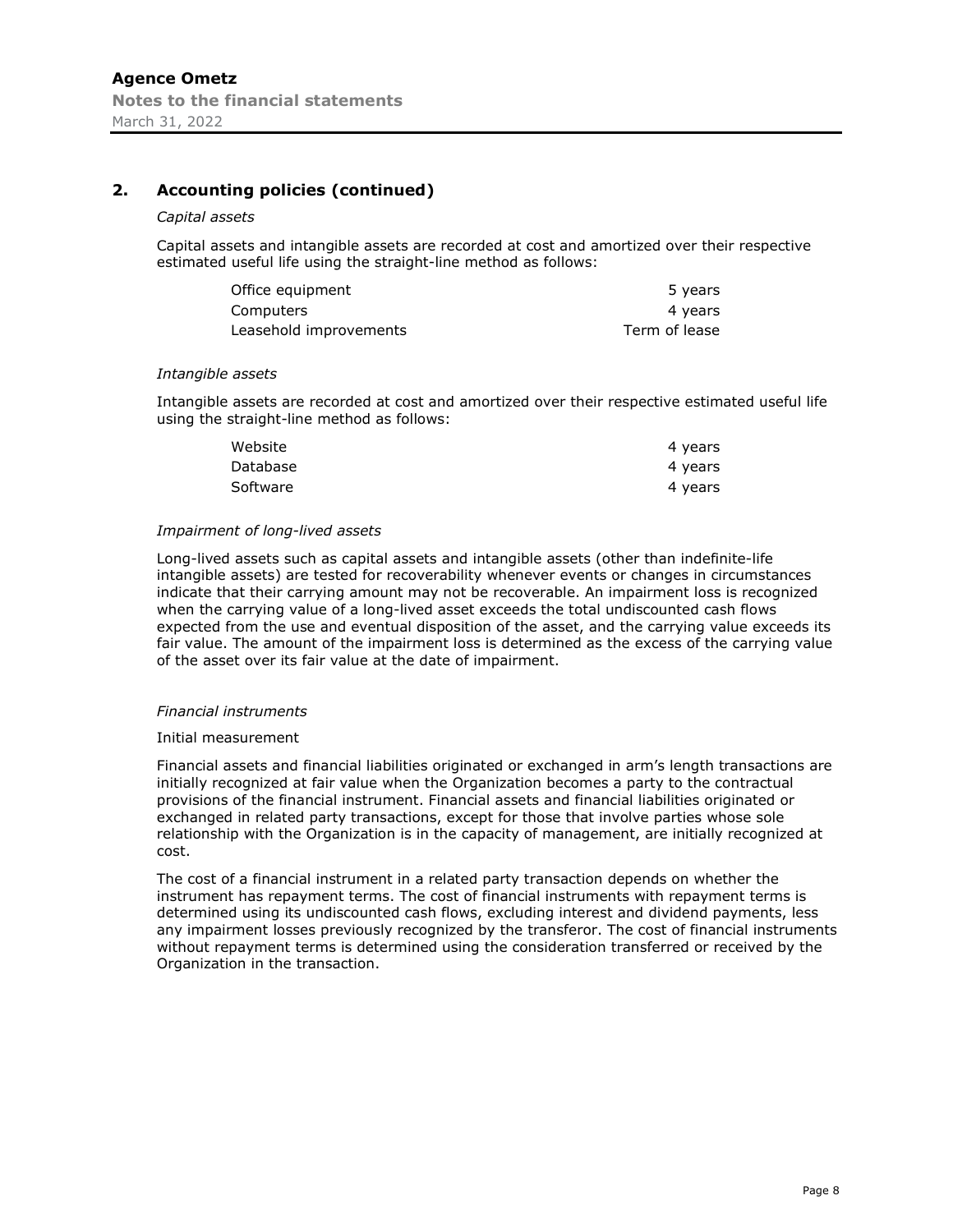# 2. Accounting policies (continued)

Financial instruments (continued)

#### Subsequent measurement

All financial instruments are subsequently measured at amortized cost except for the following:

- (a) Investments in unlisted shares, which are measured at cost less any reduction for impairment;
- (b) Investments in listed shares and derivative financial instruments that are not designated in a qualifying hedging relationship, which are measured at fair value at the balance sheet date. The fair value of listed shares is based on the latest closing price, and the fair value quote received from the bank counterparty is used as a proxy for the fair value of derivative financial instruments.

Interest earned on short-term investments and bonds, dividends received on unlisted shares, unrealized gains and losses on listed shares, and realized gains and losses on sales of shortterm investments and bonds are included in Other income in the statement of earnings.

#### Use of estimates

The preparation of financial statements in conformity with the Canadian accounting standards for not-for-profit organizations requires management to make estimates and assumptions that affect the reported amounts of assets and liabilities and disclosures of contingent assets and liabilities at the date of the financial statements, and the reported amounts of revenues and expenses during the reporting period. Key components of the financial statements requiring management to make estimates include the estimated useful life of capital assets and intangible assets, and accrued liabilities. Actual results could differ from these estimates.

#### Contributed services and materials

Certain office space and various services are contributed free of charge to assist the Organization in carrying out its activities. Because of the difficulty of determining the fair value of contributed services, they are not recognized in the financial statements. Contributed materials are recorded when it is feasible to establish the fair value.

#### 3. Short-term investments

The amount of \$2,140,000 consists of three Guaranteed Investment Certificates ("GICs") for a total of \$2,000,000 (two GICs for a total of \$1,000,000 in 2021), at a 0.95% rate each (0.58% and 0.50% in 2021), maturing all in December 2022 (June and December 2021 in 2021) and an investment of \$140,000 held in trust by the B.D.H. Community Foundation (nil in 2021) as described in Note 12.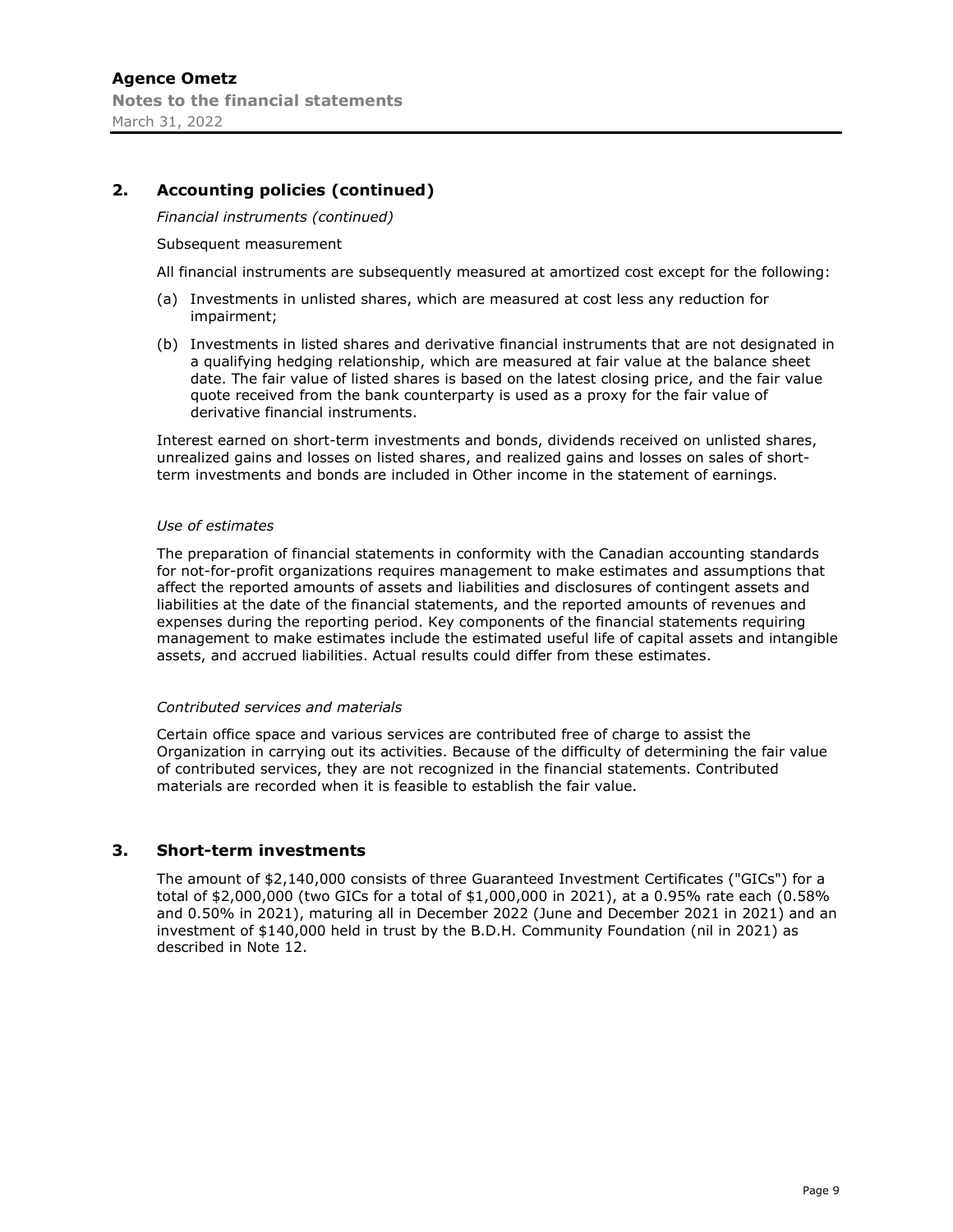# 4. Capital assets and intangible assets

## Capital assets

|                        |           |                                    | 2022                     | 2021              |
|------------------------|-----------|------------------------------------|--------------------------|-------------------|
|                        | Cost      | <b>Accumulated</b><br>amortization | <b>Net book</b><br>value | Net book<br>value |
|                        | \$        |                                    | \$                       | \$                |
| Office equipment       | 312,767   | 246,963                            | 65,804                   | 87,796            |
| Computers              | 330,637   | 281,735                            | 48,902                   | 26,881            |
| Leasehold improvements | 728,708   | 515,684                            | 213,024                  | 407,410           |
|                        | 1,372,112 | 1,044,382                          | 327,730                  | 522,087           |

#### Intangible assets

|          |         |                                    | 2022                     | 2021              |
|----------|---------|------------------------------------|--------------------------|-------------------|
|          | Cost    | <b>Accumulated</b><br>amortization | <b>Net book</b><br>value | Net book<br>value |
|          | \$      |                                    | \$                       | \$                |
| Website  | 59,103  | 54,431                             | 4,672                    | 11,357            |
| Database | 450,171 | 377,550                            | 72,621                   | 95,381            |
| Software | 59,570  | 53,933                             | 5,637                    | 6,640             |
|          | 568,844 | 485,914                            | 82,930                   | 113,378           |

# 5. Due to clients' fund

|                            | 2022        | 2021        |
|----------------------------|-------------|-------------|
|                            | \$          | \$          |
| Balance, beginning of year | 399,367     | 318,203     |
| Receipts                   | 1,319,093   | 1,477,968   |
| <b>Disbursements</b>       | (1,366,869) | (1,396,804) |
| Balance, end of year       | 351,591     | 399,367     |

Due to clients' fund is offset by a matching cash in trust asset in the statement of financial position.

### 6. Deferred contributions

Deferred contributions represent externally restricted funding received that is related to future periods.

Changes in deferred contributions balance are as follows:

|                                   | 2022        | 2020          |
|-----------------------------------|-------------|---------------|
|                                   | S           |               |
| Balance, beginning of year        | 1,466,112   | 1,492,268     |
| Received in the year              | 4,137,156   | 3,080,312     |
| Recognized as revenue in the year | (4,279,668) | (3, 106, 468) |
| Balance, end of year              | 1,323,600   | 1,466,112     |
|                                   |             |               |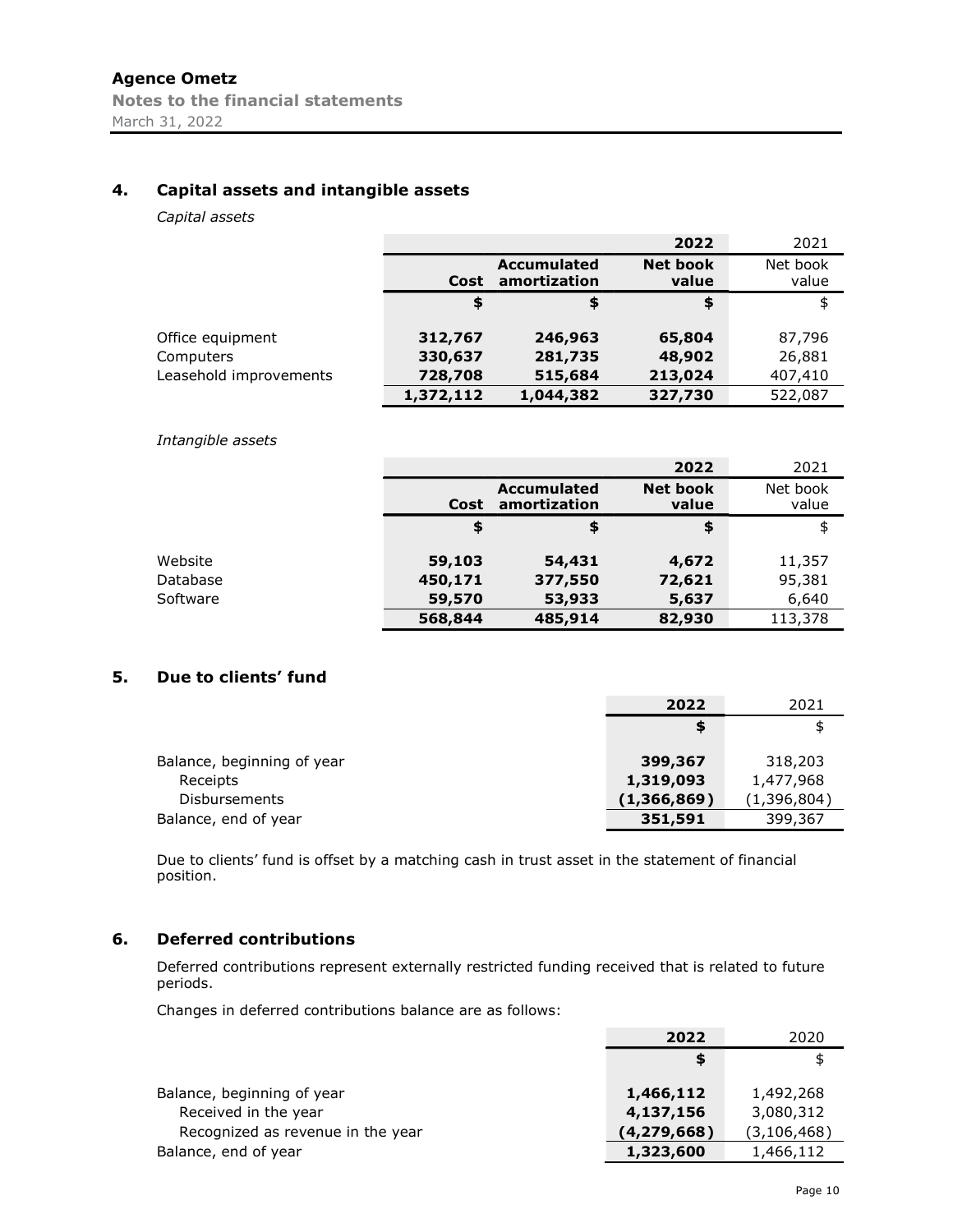# 7. Deferred contributions related to capital assets and intangible assets

Changes to deferred contributions related to capital assets and intangible assets are as follows:

|                                   | 2022    | 2021   |
|-----------------------------------|---------|--------|
|                                   | S       |        |
|                                   |         |        |
| Balance, beginning of year        | 19,668  | 1,885  |
| Received in the year              |         | 17,783 |
| Recognized as revenue in the year | (5,243) |        |
| Balance, end of year              | 14,425  | 19,668 |

# 8. Community assistance program

The Organization administers the Community Assistance Program ("CAP") on behalf of Federation CJA. CAP offers programs and services to help improve the quality of life and to help maintain a Jewish lifestyle for families and individuals on limited sources of income. The program is funded by contributions from Federation CJA, which amounted to \$932,933 (\$991,760 in 2021). During the year, the CAP expenses amounted to \$932,933 (\$991,760 in 2021), of which \$399,207 (\$386,320 in 2021) were in support of the Organization's programs and were therefore included in total revenues from Federation CJA of \$1,898,149 (\$1,038,943 in 2021) in the statement of operations. As at March 31, 2022 the Organization has an amount due to CAP of \$11,242 (nil in 2021).

# 9. Government grants

|                                                    | 2022      | 2021      |
|----------------------------------------------------|-----------|-----------|
|                                                    | \$        | \$        |
|                                                    |           |           |
| Federal grants $(1)$                               | 1,179,609 | 2,080,314 |
| Emploi-Québec                                      | 545,084   | 519,516   |
| Immigration, francisation and integration          |           | 146,222   |
| Programme de soutien aux organismes communautaires | 259,829   | 227,775   |
| Human Resources and Skills Development Canada      | 24,429    | 34,700    |
| Other grants                                       | 5,000     | 8,170     |
|                                                    | 2,013,951 | 3,016,697 |

#### (1) Federal grant related to the COVID-19

During the fiscal year, in the context of the COVID-19 pandemic, the Organization qualified as an eligible employer for the Canada Emergency Wage Subsidy ("CEWS") in demonstrating that the Organization has observed the predetermined decrease in revenue required during the program eligibility period. In the statement of operations, an amount of \$1,116,000 (\$2,065,341 in 2021) related to the CEWS is recorded with Government grants.

The Organization also qualified as an eligible employer for the Canada Emergency Rent Subsidy ("CERS"). In the statement of operations, an amount of \$63,609 (\$14,973 in 2021) related to the CERS is recorded with Government grants.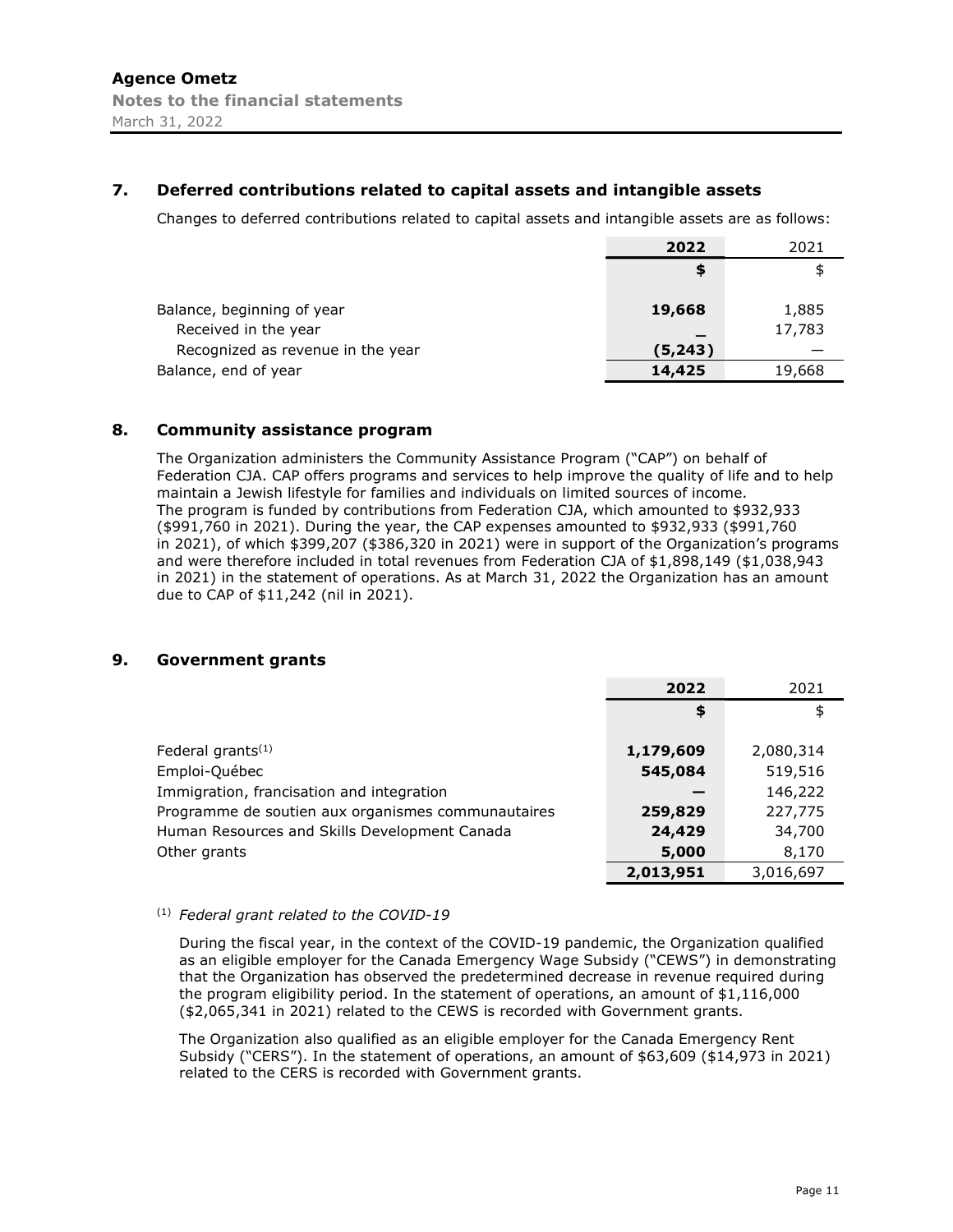# 10. Additional information related to the statement of cash flows

Net change in non-cash working capital items

|                                                                 | 2022       | 2021      |
|-----------------------------------------------------------------|------------|-----------|
|                                                                 | \$         | \$        |
|                                                                 |            |           |
| Accounts receivable                                             | 309,821    | (280,829) |
| Prepaid expenses                                                |            | 9,864     |
| Accounts payable and accrued liabilities                        | 62,587     | 15,413    |
| Due to Federation CJA                                           | (667, 670) | 672,426   |
| Pension liability                                               | (61, 528)  | 215,076   |
| Due to Community Assistance Program                             | 11,242     | (45,000)  |
| Deferred revenue                                                | (40, 840)  | (23, 794) |
| Deferred contributions                                          | (142, 512) | (26,156)  |
| Deferred contributions related to capital assets and intangible |            |           |
| assets                                                          |            | 17,783    |
|                                                                 | (528,900)  | 554,783   |

#### Non-cash transactions

During the year, the Organization received a loan of \$140,000 from B.D.H. Community Foundation which was invested in-trust with B.D.H. Community Foundation.

# 11. Financial instruments

#### Credit risk

The Organization, as part of its operations, monitors the financial condition of its customers and reviews the credit history of each new customer. The Organization does not have a significant exposure to any individual customer or counterparty. The Organization establishes an allowance for doubtful accounts that corresponds to the credit risks of its specific customers, historical trends and economic circumstances.

#### Liquidity risk

The Organization's objective is to have sufficient liquidity to meet its liabilities when due. The Organization monitors its cash balance and cash flows generated from operations to meet its requirements. As at March 31, 2022, the most significant liabilities are accounts payable and accrued liabilities and due to clients' fund.

# 12. Related party transactions

#### B.D.H. Community Foundation

B.D.H. Community Foundation ("B.D.H.") is an independent foundation that acquires and maintains cemetery plots for indigent burials and provides financial support to the Organization. During the year, B.D.H made a donation of \$650,000 (\$650,000 in 2021) to the Organization, which is presented in the statement of operations as revenue.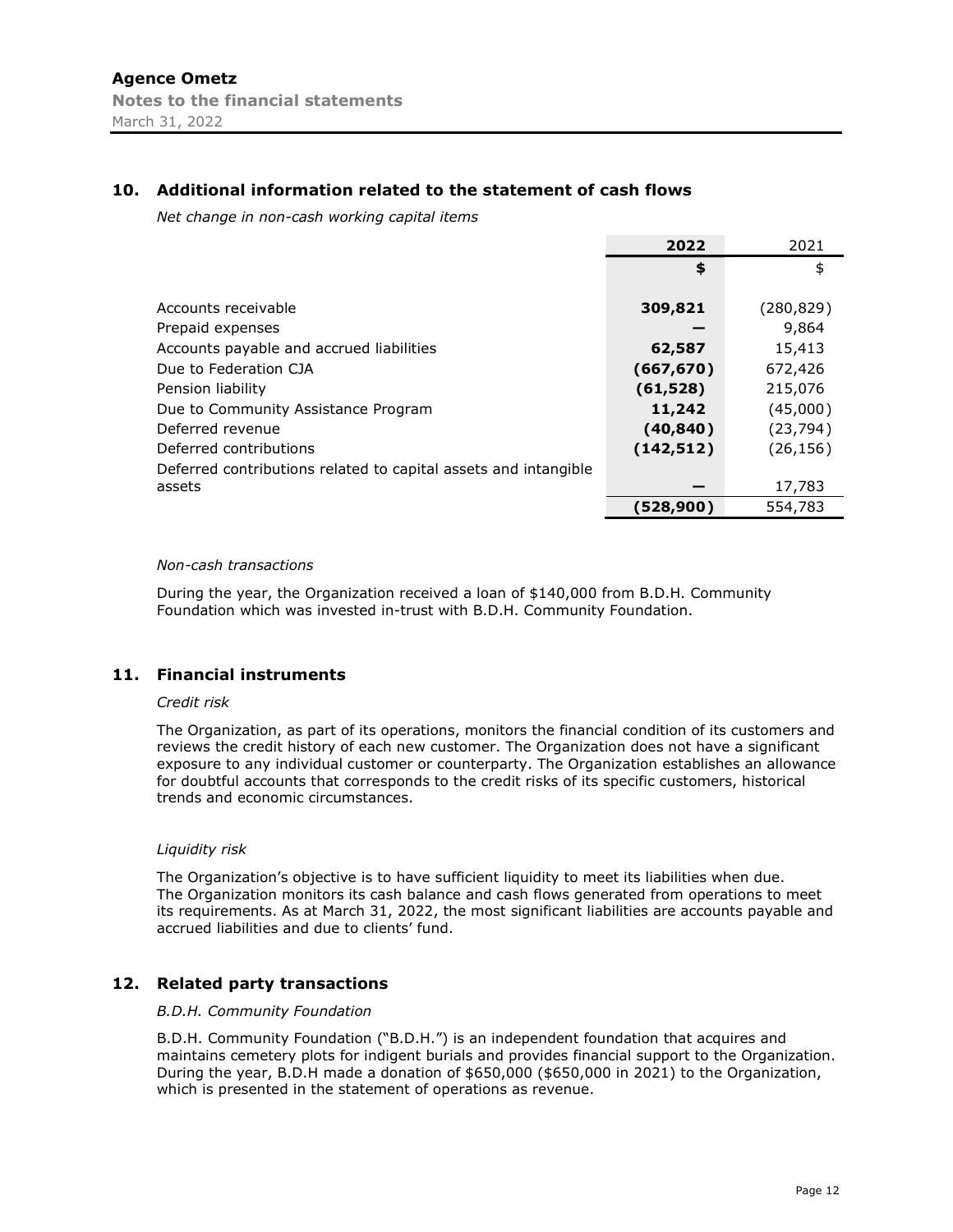# 12. Related party transactions (continued)

B.D.H. Community Foundation (continued)

As at March 31, 2022, the Organization received a loan of \$140,000 from B.D.H. as part of the \$400,000 commitment for the purpose of funding the operations of a clinic that provides evaluation and therapeutic services for children. This loan is non-interest bearing and shall be repaid in ten annual installments due within ninety days following the end of each fiscal year only if the operations of the clinic resulted in a net surplus as calculated by Ometz's management. The amount of each installment is determined as the lower of 50% of the net income of the clinic, or 10% of the total amount borrowed and outstanding as of year end. The loan of \$140,000 is currently held in-trust and invested by B.D.H., the amount is available to the Organization at any time. Following the payment of the tenth installment or a termination by the Organization, B.D.H. shall forgive the remaining balance as a charitable gift.

The Chief Executive Officer of the Organization is the Executive Director of B.D.H. In addition, the Organization provides administrative and accounting services to B.D.H.

These transactions were made in the normal course of operations and have been recorded at the exchange amounts.

#### Federation CJA

Federation CJA provides the Organization office space in its building on a rent-free basis and various other services free of charge, including human resources, security, and information technology. The estimated cost of such services is approximately \$398,000 (approximately \$392,000 for 2021). These costs are not recognized in the financial statements.

#### 13. Pension plan

#### Defined contribution pension plan

The Organization sponsors a defined contribution pension plan covering substantially all of its employees. The contribution rates of the employer and employees are 5% and 3% of eligible salaries, respectively. Pension expense and contributions paid during the year were \$225,910 (\$177,118 in 2021), and recorded with Program salaries and benefits, and Salaries and benefits in the statement of operations.

#### Defined benefit pension plan

Federation CJA held and administered a multi-employer defined benefit plan for the Organization which was wound up in April 2021. As at March 31, 2022 this resulted in an amount of nil (\$100,860 in 2021) due to Federation CJA and an amount of \$153,548 (\$215,076 in 2021) due to the Organization's employees, in the statement of financial position. In the statement of operations, an amount of nil (\$315,936 in 2021) related to the defined benefit pension plan is recorded with pension expense.